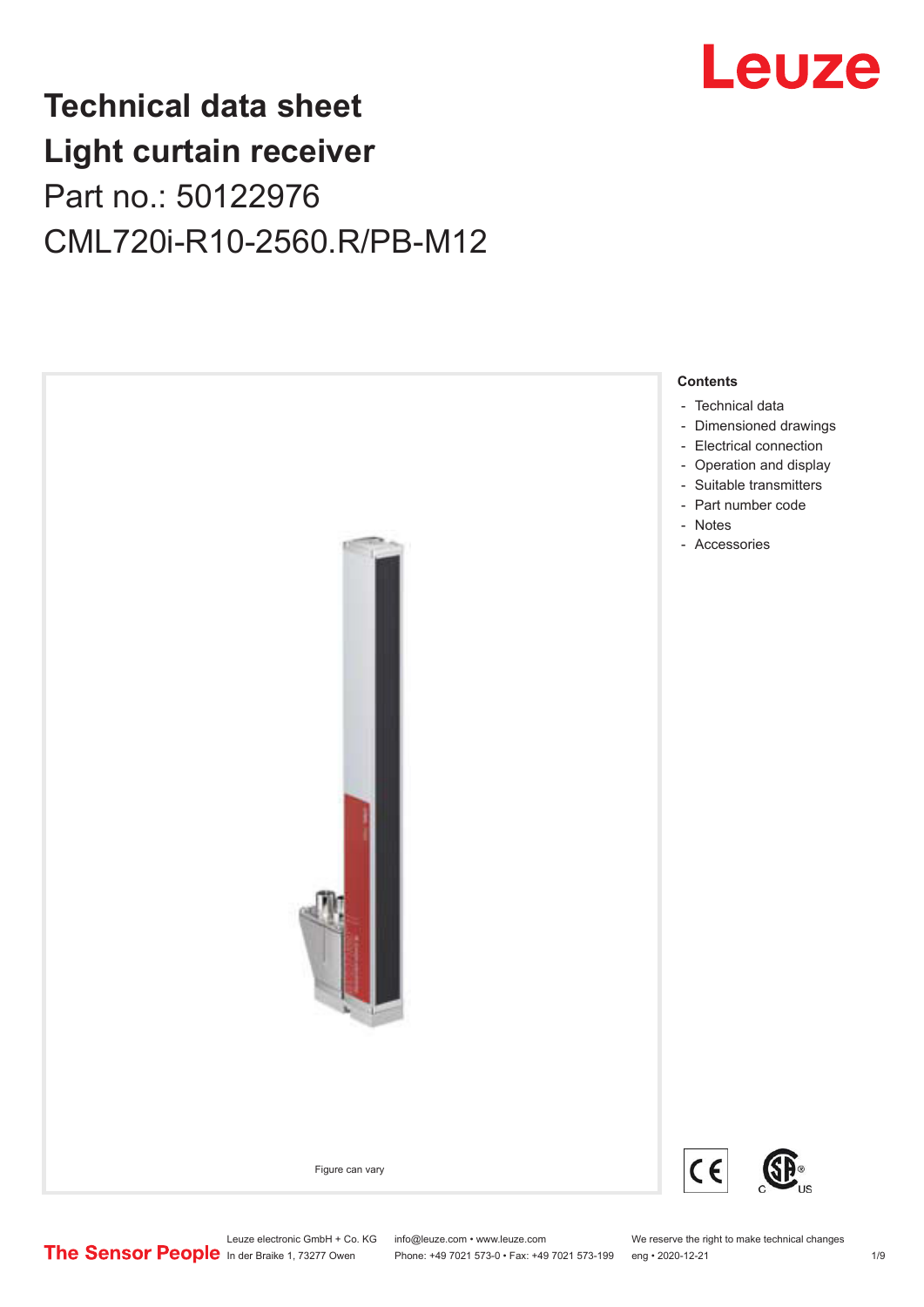### <span id="page-1-0"></span>**Technical data**

# **Leuze**

| <b>Basic data</b>                              |                                                                                                             |  |
|------------------------------------------------|-------------------------------------------------------------------------------------------------------------|--|
| <b>Series</b>                                  | 720                                                                                                         |  |
| <b>Operating principle</b>                     | Throughbeam principle                                                                                       |  |
| Device type                                    | Receiver                                                                                                    |  |
| <b>Contains</b>                                | Accessories for the use of the BT-2R1                                                                       |  |
| <b>Application</b>                             | Object measurement                                                                                          |  |
| <b>Special version</b>                         |                                                                                                             |  |
| <b>Special version</b>                         | Crossed-beam scanning                                                                                       |  |
|                                                | Diagonal-beam scanning                                                                                      |  |
|                                                | Parallel-beam scanning                                                                                      |  |
| <b>Optical data</b>                            |                                                                                                             |  |
| <b>Operating range</b>                         | Guaranteed operating range                                                                                  |  |
| <b>Operating range</b>                         | 0.37m                                                                                                       |  |
| <b>Operating range limit</b>                   | Typical operating range                                                                                     |  |
| <b>Operating range limit</b>                   | 0.29m                                                                                                       |  |
| <b>Measurement field length</b>                | 2.560 mm                                                                                                    |  |
| <b>Number of beams</b>                         | 256 Piece(s)                                                                                                |  |
| Beam spacing                                   | 10 mm                                                                                                       |  |
| Measurement data                               |                                                                                                             |  |
| Minimum object diameter                        | 20 mm                                                                                                       |  |
| <b>Electrical data</b>                         |                                                                                                             |  |
| <b>Protective circuit</b>                      | Polarity reversal protection                                                                                |  |
|                                                | Short circuit protected                                                                                     |  |
|                                                | <b>Transient protection</b>                                                                                 |  |
|                                                |                                                                                                             |  |
| Performance data                               |                                                                                                             |  |
| Supply voltage U <sub>B</sub>                  | 18  30 V, DC                                                                                                |  |
| <b>Residual ripple</b>                         | 0  15 %, From $U_{\rm B}$                                                                                   |  |
| <b>Open-circuit current</b>                    | 0  435 mA, The specified values refer<br>to the entire package consisting of trans-<br>mitter and receiver. |  |
|                                                |                                                                                                             |  |
| Inputs/outputs selectable                      |                                                                                                             |  |
| Output current, max.                           | 100 mA                                                                                                      |  |
| Input resistance                               | $6,000 \Omega$                                                                                              |  |
| Number of inputs/outputs selectable 2 Piece(s) |                                                                                                             |  |
| Type                                           | Inputs/outputs selectable                                                                                   |  |
| Voltage type, outputs                          | <b>DC</b>                                                                                                   |  |
| Switching voltage, outputs                     | Typ. $U_R / 0 V$                                                                                            |  |
| Voltage type, inputs                           | DC                                                                                                          |  |
| Switching voltage, inputs                      | high: $\geq 6V$                                                                                             |  |
|                                                | low: $\leq 4V$                                                                                              |  |
|                                                |                                                                                                             |  |
| Input/output 1                                 |                                                                                                             |  |
| Activation/disable delay                       | 1 ms                                                                                                        |  |
| <b>Timing</b>                                  |                                                                                                             |  |
| Cycle time                                     | 8.08 ms                                                                                                     |  |
| Response time per beam                         | $30 \mu s$                                                                                                  |  |
| <b>Interface</b>                               |                                                                                                             |  |
|                                                | PROFIBUS DP                                                                                                 |  |
| Type                                           |                                                                                                             |  |
| <b>PROFIBUS DP</b>                             |                                                                                                             |  |
| <b>Function</b>                                | Process                                                                                                     |  |

| <b>Service interface</b> |                                        |                                 |  |
|--------------------------|----------------------------------------|---------------------------------|--|
| Type                     |                                        | IO-Link                         |  |
|                          |                                        |                                 |  |
|                          | <b>IO-Link</b><br><b>Function</b>      | Configuration via software      |  |
|                          |                                        | Service                         |  |
|                          |                                        |                                 |  |
|                          | <b>Connection</b>                      |                                 |  |
|                          | <b>Number of connections</b>           | 2 Piece(s)                      |  |
|                          | <b>Plug outlet</b>                     | Rear side                       |  |
|                          |                                        |                                 |  |
|                          | <b>Connection 1</b><br><b>Function</b> | Configuration interface         |  |
|                          |                                        | Connection to transmitter       |  |
|                          |                                        | Signal IN                       |  |
|                          |                                        | Signal OUT                      |  |
|                          |                                        | Voltage supply                  |  |
|                          | <b>Type of connection</b>              | Connector                       |  |
|                          | <b>Thread size</b>                     | M <sub>12</sub>                 |  |
|                          | Type                                   | Male                            |  |
|                          | <b>Material</b>                        | Metal                           |  |
|                          | No. of pins                            | 8-pin                           |  |
|                          | Encoding                               | A-coded                         |  |
|                          |                                        |                                 |  |
|                          | <b>Connection 2</b>                    |                                 |  |
|                          | <b>Function</b>                        | <b>BUS IN</b><br><b>BUS OUT</b> |  |
|                          | Type of connection                     | Connector                       |  |
|                          | <b>Thread size</b>                     | M <sub>12</sub>                 |  |
|                          | Type                                   | Female                          |  |
|                          | <b>Material</b>                        | Metal                           |  |
|                          | No. of pins                            | 5-pin                           |  |
|                          | <b>Encoding</b>                        | B-coded                         |  |
|                          |                                        |                                 |  |
|                          | <b>Mechanical data</b>                 |                                 |  |
| Design                   |                                        | Cubic                           |  |
|                          | Dimension (W x H x L)                  | 29 mm x 35.4 mm x 2,583 mm      |  |
|                          | <b>Housing material</b>                | Metal<br>Aluminum               |  |
|                          | <b>Metal housing</b>                   |                                 |  |
|                          | Lens cover material<br>Net weight      | Plastic<br>$2,650$ g            |  |
|                          | <b>Housing color</b>                   | Silver                          |  |
|                          | <b>Type of fastening</b>               | Groove mounting                 |  |
|                          |                                        | Via optional mounting device    |  |
|                          |                                        |                                 |  |
|                          | <b>Operation and display</b>           |                                 |  |
|                          | Type of display                        | LED                             |  |
|                          |                                        | OLED display                    |  |
|                          | <b>Number of LEDs</b>                  | 2 Piece(s)                      |  |
|                          | Type of configuration                  | Software                        |  |
|                          |                                        | Teach-in                        |  |
|                          | <b>Operational controls</b>            | Membrane keyboard               |  |
|                          | <b>Environmental data</b>              |                                 |  |
|                          | Ambient temperature, operation         | $-3060 °C$                      |  |
|                          | Ambient temperature, storage           | -40  70 °C                      |  |
|                          |                                        |                                 |  |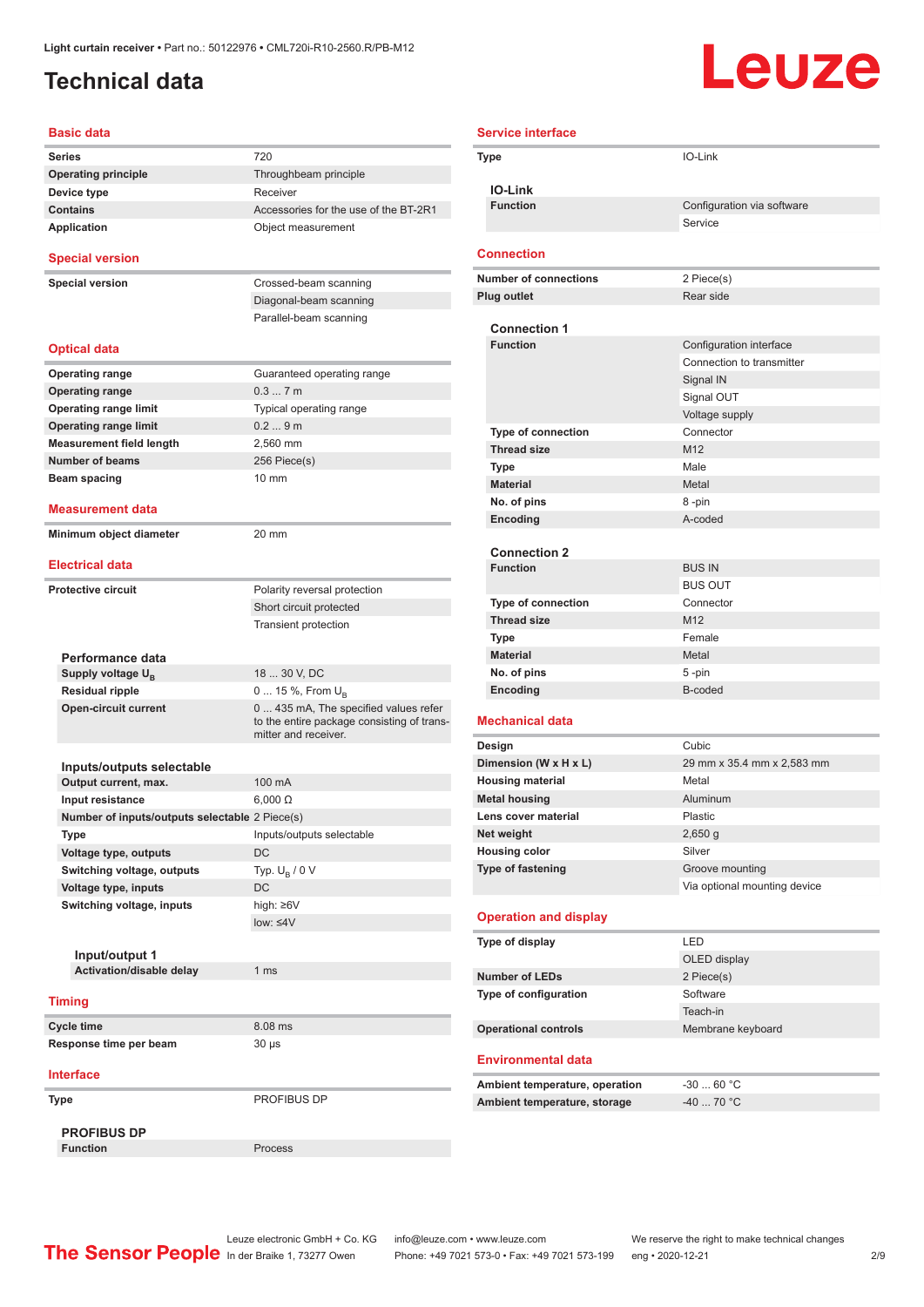## **Technical data**

# Leuze

#### **Certifications**

| Degree of protection     | IP 65         |
|--------------------------|---------------|
| <b>Protection class</b>  | Ш             |
| <b>Certifications</b>    | c CSA US      |
| <b>Standards applied</b> | IEC 60947-5-2 |
|                          |               |

#### **Classification**

| <b>Customs tariff number</b> | 90314990 |
|------------------------------|----------|
| eCl@ss 5.1.4                 | 27270910 |
| eCl@ss 8.0                   | 27270910 |
| eCl@ss 9.0                   | 27270910 |
| eCl@ss 10.0                  | 27270910 |
| eCl@ss 11.0                  | 27270910 |
| <b>ETIM 5.0</b>              | EC002549 |
| <b>ETIM 6.0</b>              | EC002549 |
| <b>ETIM 7.0</b>              | EC002549 |
|                              |          |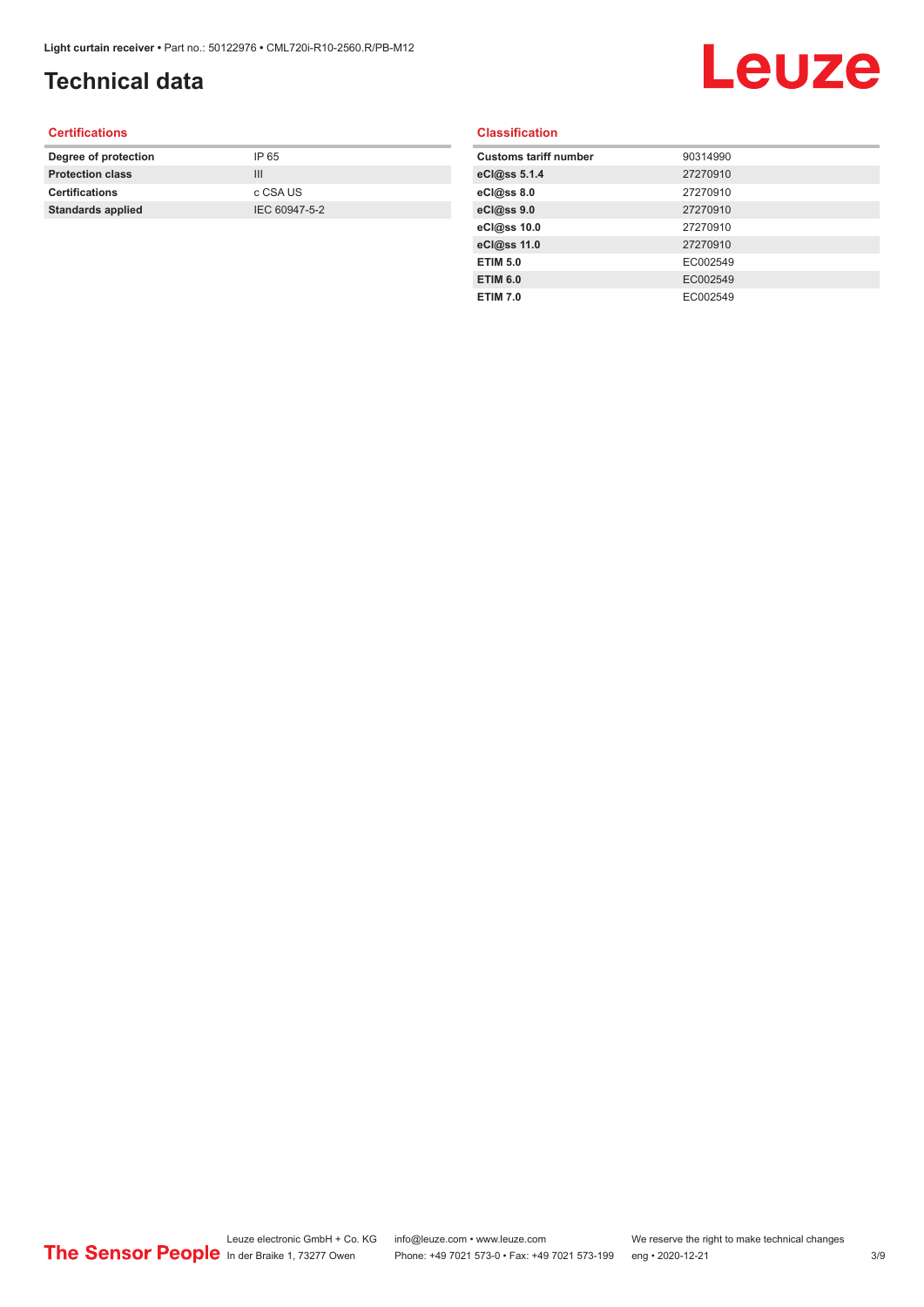#### <span id="page-3-0"></span>**Dimensioned drawings**

All dimensions in millimeters



- A Beam spacing 10 mm
- B Measurement field length 2560 mm
- F M6 thread

G Fastening groove

- R Receiver
	- Y 5 mm

T Transmitter

Leuze electronic GmbH + Co. KG info@leuze.com • www.leuze.com We reserve the right to make technical changes<br>
The Sensor People in der Braike 1, 73277 Owen Phone: +49 7021 573-0 • Fax: +49 7021 573-199 eng • 2020-12-21 Phone: +49 7021 573-0 • Fax: +49 7021 573-199 eng • 2020-12-21 4/9

# **Leuze**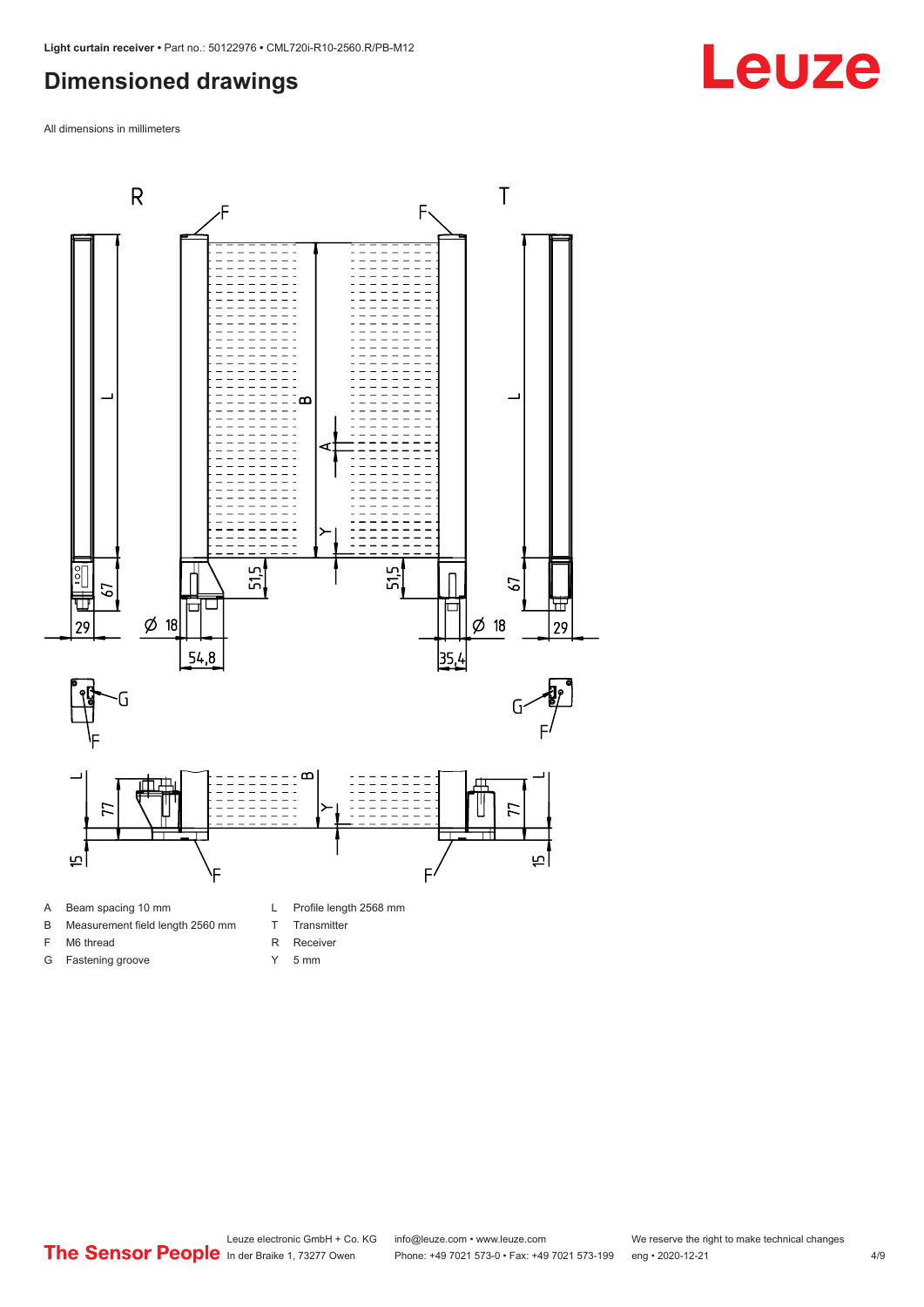#### <span id="page-4-0"></span>**Dimensioned drawings**





A PWR / SW IN / OUT B BUS IN / OUT

# **Electrical connection**

#### **Connection 1**

| <b>Function</b>    | Configuration interface   |  |
|--------------------|---------------------------|--|
|                    | Connection to transmitter |  |
|                    | Signal IN                 |  |
|                    | Signal OUT                |  |
|                    | Voltage supply            |  |
| Type of connection | Connector                 |  |
| <b>Thread size</b> | M12                       |  |
| <b>Type</b>        | Male                      |  |
| <b>Material</b>    | Metal                     |  |
| No. of pins        | 8-pin                     |  |
| Encoding           | A-coded                   |  |

#### **Pin Pin assignment**

|                | $V +$            |  |  |
|----------------|------------------|--|--|
| $\overline{2}$ | I/O <sub>1</sub> |  |  |
| 3              | <b>GND</b>       |  |  |
| $\overline{4}$ | IO-Link          |  |  |
| 5              | I/O <sub>2</sub> |  |  |
| 6              | RS 485 Tx+       |  |  |
|                | RS 485 Tx+       |  |  |
| 8              | <b>FE/SHIELD</b> |  |  |
|                |                  |  |  |



#### **Connection 2**

| <b>Function</b>    | <b>BUS IN</b>  |
|--------------------|----------------|
|                    | <b>BUS OUT</b> |
| Type of connection | Connector      |
| <b>Thread size</b> | M12            |
| <b>Type</b>        | Female         |
| <b>Material</b>    | Metal          |
| No. of pins        | $5 - pin$      |
| Encoding           | B-coded        |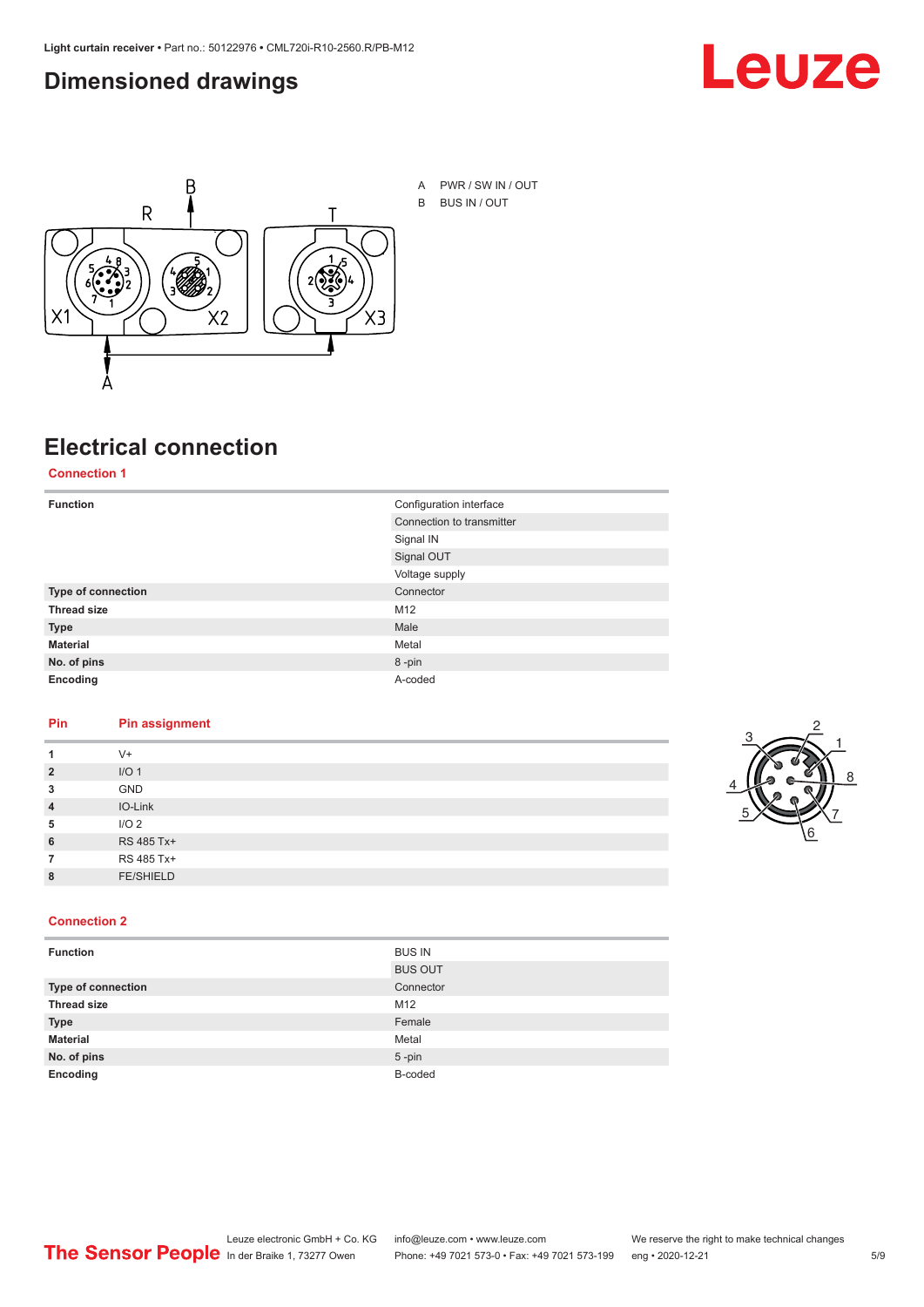## <span id="page-5-0"></span>**Electrical connection**

| Pin | Pin assignment   |  |
|-----|------------------|--|
|     | V+               |  |
| ∍   | Tx-              |  |
| 3   | PB GND           |  |
|     | $Tx+$            |  |
| 5   | <b>FE/SHIELD</b> |  |

## **Operation and display**

| <b>LED</b>     | <b>Display</b>           | <b>Meaning</b>                         |
|----------------|--------------------------|----------------------------------------|
|                | Green, continuous light  | Operational readiness                  |
|                | Green, flashing          | Teach / error                          |
| $\overline{2}$ | Yellow, continuous light | Light path free, with function reserve |
|                | Yellow, flashing         | No function reserve                    |
|                | Off                      | Object detected                        |

#### **Suitable transmitters**

| Part no. | <b>Designation</b>         | <b>Article</b>               | <b>Description</b>                                                        |
|----------|----------------------------|------------------------------|---------------------------------------------------------------------------|
| 50119502 | CML720i-T10-<br>2560.R-M12 | Light curtain<br>transmitter | Operating range: 0.3  6 m<br>Connection: Connector, M12, Rear side, 5-pin |

#### **Part number code**

Part designation: **CML7XXi-YZZ-AAAA.BCCCDDD-EEEFFF**

| <b>CML</b>  | <b>Operating principle</b><br>Measuring light curtain                                                                                     |
|-------------|-------------------------------------------------------------------------------------------------------------------------------------------|
| 7XXi        | <b>Series</b><br>720i: 720i series<br>730i: 730i series                                                                                   |
| Y           | Device type<br>T: transmitter<br>R: receiver                                                                                              |
| <b>ZZ</b>   | <b>Beam spacing</b><br>$05:5$ mm<br>10:10 mm<br>20:20 mm<br>40:40 mm                                                                      |
| <b>AAAA</b> | Measurement field length [mm], dependent on beam spacing                                                                                  |
| B           | Equipment<br>A: connector outlet, axial<br>R: rear connector outlet                                                                       |
| <b>CCC</b>  | Interface<br>L: IO-Link<br>/CN: CANopen<br>/PB: PROFIBUS<br>/PN: PROFINET<br>/CV: Analog current and voltage output<br>/D3: RS 485 Modbus |

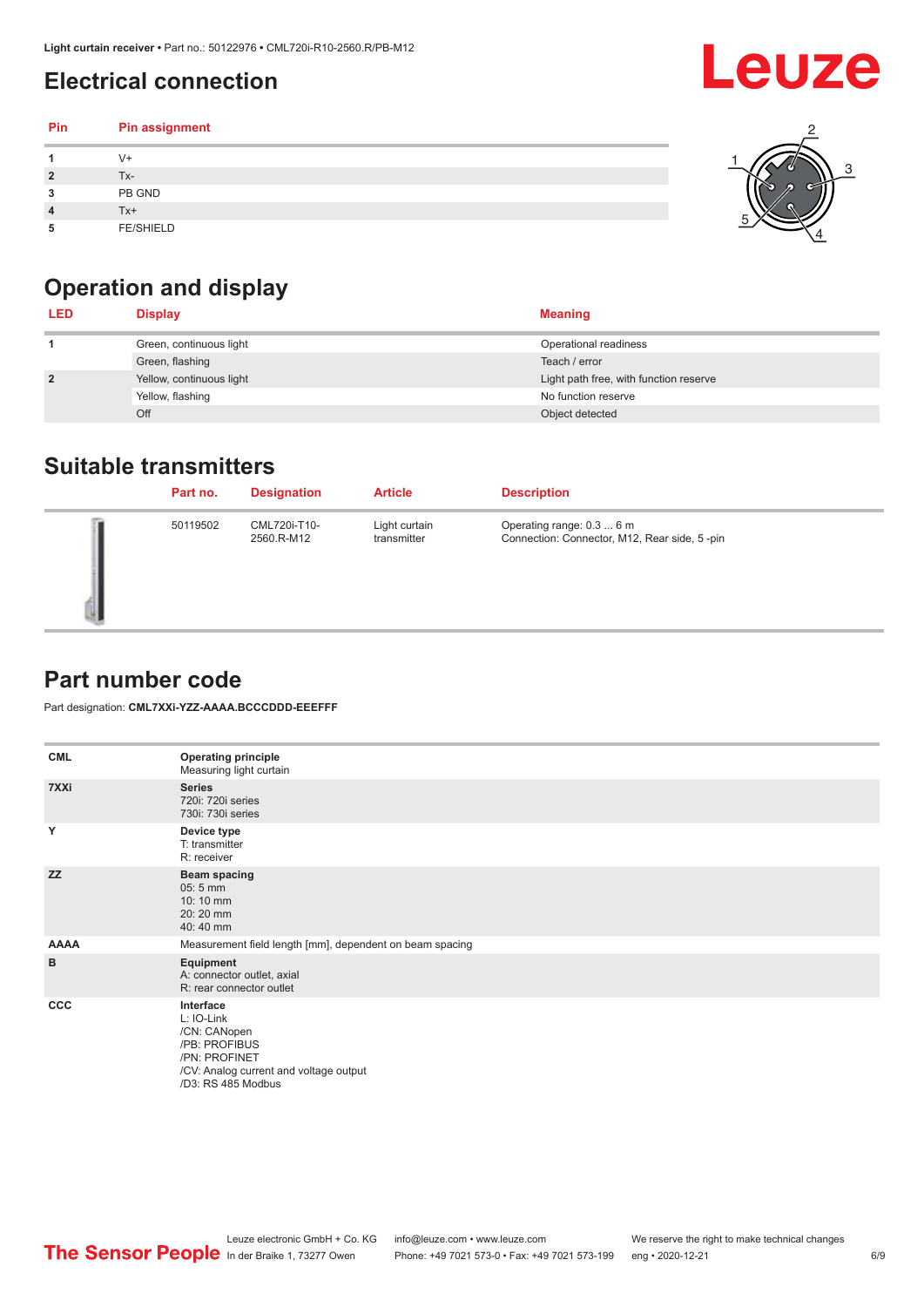#### <span id="page-6-0"></span>**Part number code**



| <b>DDD</b>  | <b>Special equipment</b><br>-PS: Power Setting                                                  |
|-------------|-------------------------------------------------------------------------------------------------|
| <b>EEE</b>  | <b>Electrical connection</b><br>M12: M12 connector                                              |
| <b>FFF</b>  | -EX: Explosion protection                                                                       |
|             |                                                                                                 |
| <b>Note</b> |                                                                                                 |
|             | $\&$ A list with all available device types can be found on the Leuze website at www.leuze.com. |

#### **Notes**

| <b>Observe intended use!</b>                                                                                                                                                                                                  |
|-------------------------------------------------------------------------------------------------------------------------------------------------------------------------------------------------------------------------------|
| $\%$ This product is not a safety sensor and is not intended as personnel protection.<br>$\%$ The product may only be put into operation by competent persons.<br>♦ Only use the product in accordance with its intended use. |



#### **For UL applications:**

ª For UL applications, use is only permitted in Class 2 circuits in accordance with the NEC (National Electric Code). ª These proximity switches shall be used with UL Listed Cable assemblies rated 30V, 0.5A min, in the field installation, or equivalent (categories: CYJV/ CYJV7 or PVVA/PVVA7)

#### **Accessories**

## Connection technology - Connection cables

|        | Part no. | <b>Designation</b>     | <b>Article</b>   | <b>Description</b>                                                                                                                                         |
|--------|----------|------------------------|------------------|------------------------------------------------------------------------------------------------------------------------------------------------------------|
| 2<br>W | 50132079 | KD U-M12-5A-V1-<br>050 | Connection cable | Connection 1: Connector, M12, Axial, Female, A-coded, 5-pin<br>Connection 2: Open end<br>Shielded: No<br>Cable length: 5,000 mm<br>Sheathing material: PVC |

#### Connection technology - Y distribution cables

|             |   | Part no. | <b>Designation</b>          | <b>Article</b>        | <b>Description</b>                                                                                                                                                                                                                                                                                  |
|-------------|---|----------|-----------------------------|-----------------------|-----------------------------------------------------------------------------------------------------------------------------------------------------------------------------------------------------------------------------------------------------------------------------------------------------|
| 圔<br>⋿<br>٣ | ø | 50118183 | K-Y1 M12A-5m-<br>M12A-S-PUR | Interconnection cable | Connection 1: Connector, M12, Axial, Female, A-coded, 5-pin<br>Connection 2: Connector, M12, Axial, Male, A-coded, 5-pin<br>Connection 3: Connector, M12, Axial, Female, A-coded, 8-pin<br>Shielded: Yes<br>Cable length fork 1: 5,000 mm<br>Cable length fork 2: 150 mm<br>Sheathing material: PUR |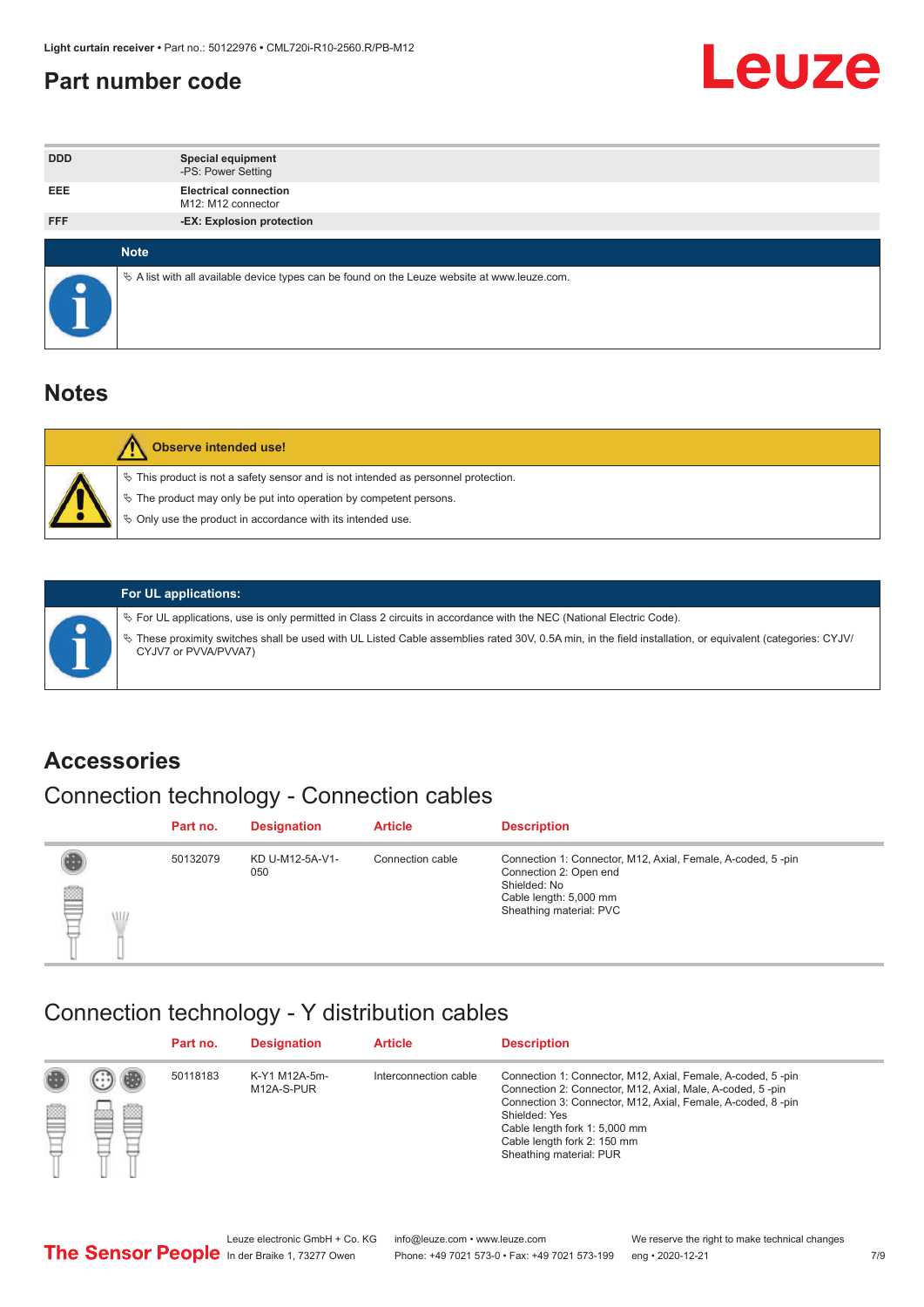#### **Accessories**

# **Leuze**

|     |        | Part no. | <b>Designation</b>           | <b>Article</b>        | <b>Description</b>                                                                                                                                                                                                                                                                             |
|-----|--------|----------|------------------------------|-----------------------|------------------------------------------------------------------------------------------------------------------------------------------------------------------------------------------------------------------------------------------------------------------------------------------------|
| 622 | æ<br>鍃 | 50123265 | K-YPB M12A-5m-<br>M12A-S-PUR | Interconnection cable | Suitable for interface: PROFIBUS DP<br>Connection 1: Connector, M12, Axial, Male, B-coded, 5-pin<br>Connection 2: Cable with connector, M12, Axial, Female, B-coded, 5-pin<br>Connection 3: Cable with connector, M12, Axial, Male, B-coded, 5-pin<br>Shielded: Yes<br>Sheathing material: PUR |

#### Mounting technology - Mounting brackets

|               | Part no. | <b>Designation</b> | <b>Article</b>      | <b>Description</b>                                                                                                                                                                                                        |
|---------------|----------|--------------------|---------------------|---------------------------------------------------------------------------------------------------------------------------------------------------------------------------------------------------------------------------|
| $\frac{1}{2}$ | 50142900 | BT 700M.5-2SET     | Mounting device set | Design of mounting device: Bracket mounting<br>Fastening, at system: Through-hole mounting, T slotted hole<br>Mounting bracket, at device: Screw type, Sliding block<br>Type of mounting device: Rigid<br>Material: Steel |

## Mounting technology - Swivel mounts

| Part no. | <b>Designation</b> | <b>Article</b>       | <b>Description</b>                                                                                                                                          |
|----------|--------------------|----------------------|-------------------------------------------------------------------------------------------------------------------------------------------------------------|
| 429046   | <b>BT-2R1</b>      | Mounting bracket set | Fastening, at system: Through-hole mounting<br>Mounting bracket, at device: Clampable<br>Type of mounting device: Turning, 360°<br>Material: Metal, Plastic |

#### Configuration devices

| Part no. | <b>Designation</b>             | <b>Article</b>  | <b>Description</b>                                                       |
|----------|--------------------------------|-----------------|--------------------------------------------------------------------------|
| 50121098 | SET MD12-US2-IL1.1<br>$+$ Zub. | Diagnostics set | Interface: USB<br>Connections: 2 Piece(s)<br>Degree of protection: IP 20 |

#### Services

| Part no. | <b>Designation</b> | <b>Article</b>   | <b>Description</b>                                                                                                                                                                                                                                                                                                                                                                                                              |
|----------|--------------------|------------------|---------------------------------------------------------------------------------------------------------------------------------------------------------------------------------------------------------------------------------------------------------------------------------------------------------------------------------------------------------------------------------------------------------------------------------|
| S981001  | CS10-S-110         | Start-up support | Details: Performed at location of customer's choosing, duration: max. 10<br>hours.<br>Conditions: Devices and connection cables are already mounted, price not<br>including travel costs and, if applicable, accommodation expenses.<br>Restrictions: No mechanical (mounting) and electrical (wiring) work<br>performed, no changes (attachments, wiring, programming) to third-party<br>components in the nearby environment. |
| S981005  | CS10-T-110         | Product training | Details: Location and content to be agreed upon, duration: max. 10 hours.<br>Conditions: Price not including travel costs and, if applicable, accommodation<br>expenses.<br>Restrictions: Travel costs and accommodation expenses charged separately<br>and according to expenditure.                                                                                                                                           |